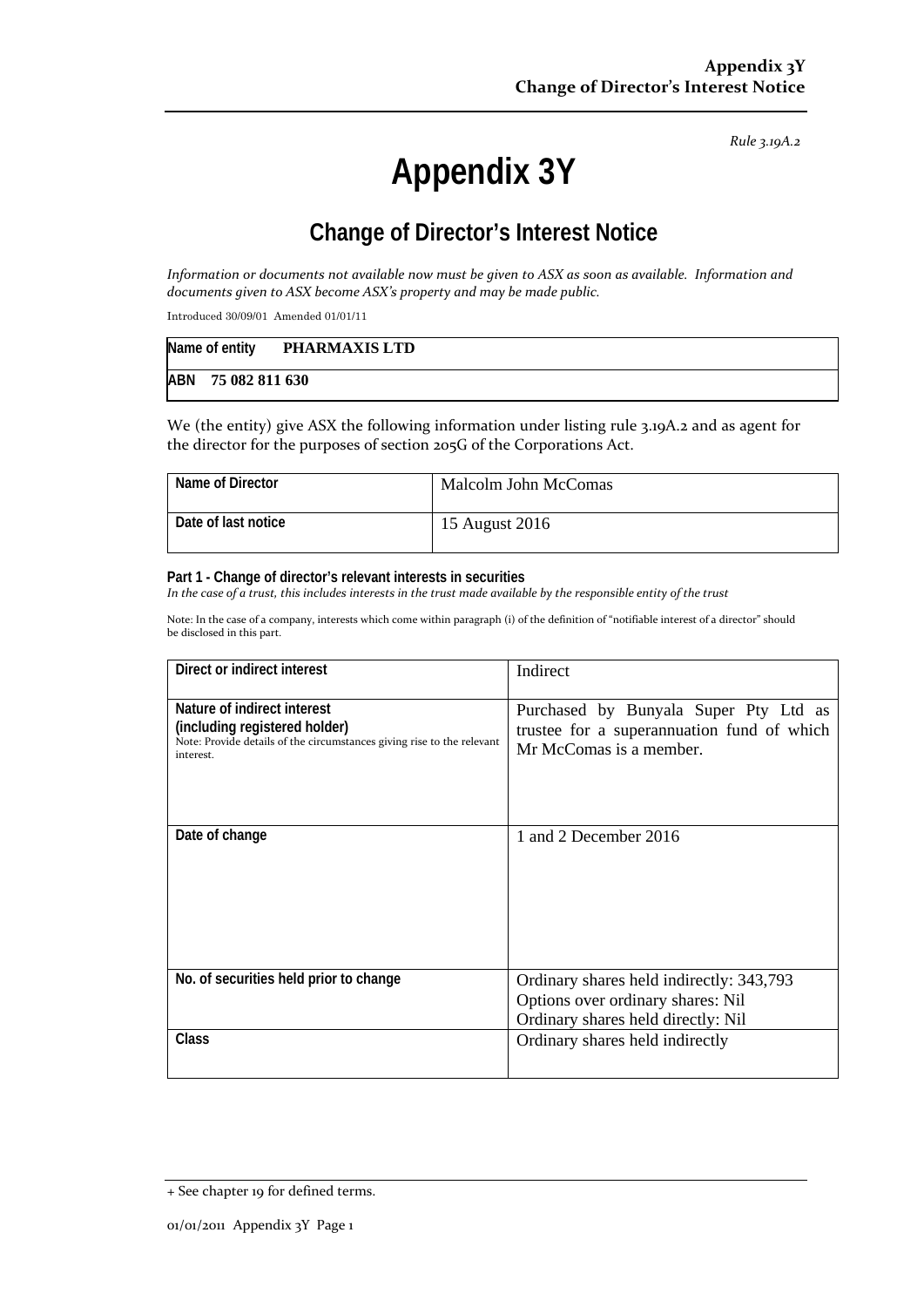| Number acquired                                                                                                                                                            | 200,000 ordinary shares                                                                                             |
|----------------------------------------------------------------------------------------------------------------------------------------------------------------------------|---------------------------------------------------------------------------------------------------------------------|
| Number disposed                                                                                                                                                            | Nil                                                                                                                 |
| Value/Consideration<br>Note: If consideration is non-cash, provide details and estimated<br>valuation                                                                      | \$54,167                                                                                                            |
| No. of securities held after change                                                                                                                                        | Ordinary shares held indirectly: 543,793<br>Options over ordinary shares: Nil<br>Ordinary shares held directly: Nil |
| Nature of change<br>Example: on-market trade, off-market trade, exercise of options,<br>issue of securities under dividend reinvestment plan, participation in<br>buy-back | On-market purchase                                                                                                  |

## **Part 2 – Change of director's interests in contracts**

Note: In the case of a company, interests which come within paragraph (ii) of the definition of "notifiable interest of a director" should be disclosed in this part.

| Detail of contract                                                                                       | N/A |
|----------------------------------------------------------------------------------------------------------|-----|
| Nature of interest                                                                                       |     |
| Name of registered holder                                                                                |     |
| (if issued securities)                                                                                   |     |
| Date of change                                                                                           |     |
| No. and class of securities to which                                                                     |     |
| interest related prior to change                                                                         |     |
| Note: Details are only required for a contract in<br>relation to which the interest has changed          |     |
| Interest acquired                                                                                        |     |
| Interest disposed                                                                                        |     |
| Value/Consideration<br>Note: If consideration is non-cash, provide details<br>and an estimated valuation |     |

<sup>+</sup> See chapter 19 for defined terms.